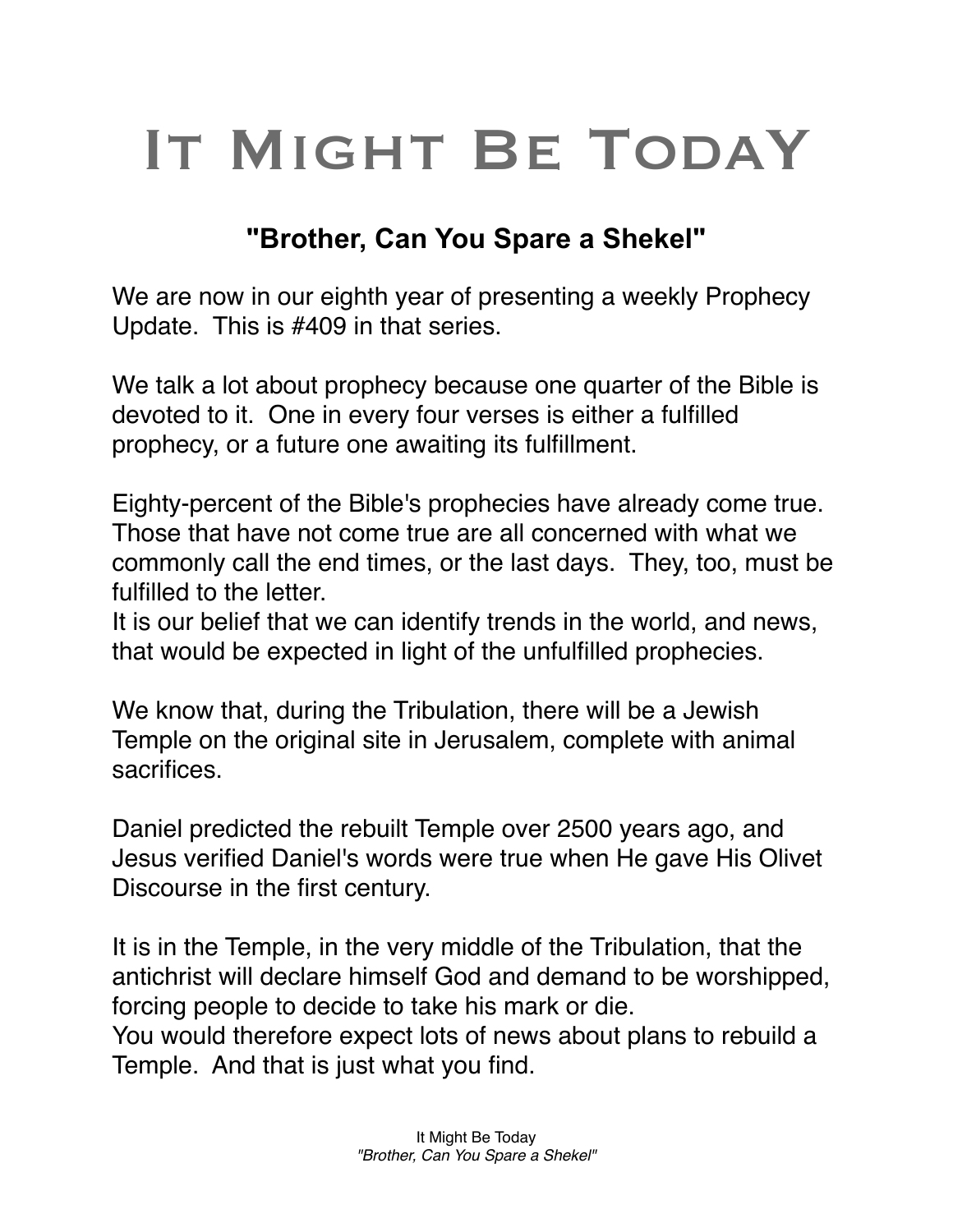## [BreakingIsraelNews.com](http://BreakingIsraelNews.com) posted a story titled, *Modern Revival of Lost Biblical Commandment Paving the Way for the Third Jewish Temple.*

## Excerpts:

Biblical commandments not practiced for thousands of years are slowly returning to life. One such commandment, known as the half-shekel, is making a comeback thanks to a simple Jewish tailor in Jerusalem.

The half-shekel, one of the more obscure commandments found in the Bible, played an important role in Jewish history. Every year, each Jewish male over the age of 20 was obligated to give a compulsory donation of half of a shekel (Exodus 30:15).

Regardless of status or wealth, the same amount was given by each man. The half-shekels that were collected were used as a form of tax to support the Jewish Temple.

The nation of Israel continued to observe the commandment even after the First Temple was destroyed until it was outlawed by Roman Emperor Hadrian in the year 135AD. Even Jews who lived outside of Israel continued to donate the half-shekel, despite the Roman Senate forbidding the export of gold and silver.

Reuven Prager, a tailor specializing in Biblically-styled clothing, is responsible for today's revival of the lost commandment of the half-shekel. Prager's passion for Biblical authenticity led him to investigate the commandment of the half-shekel.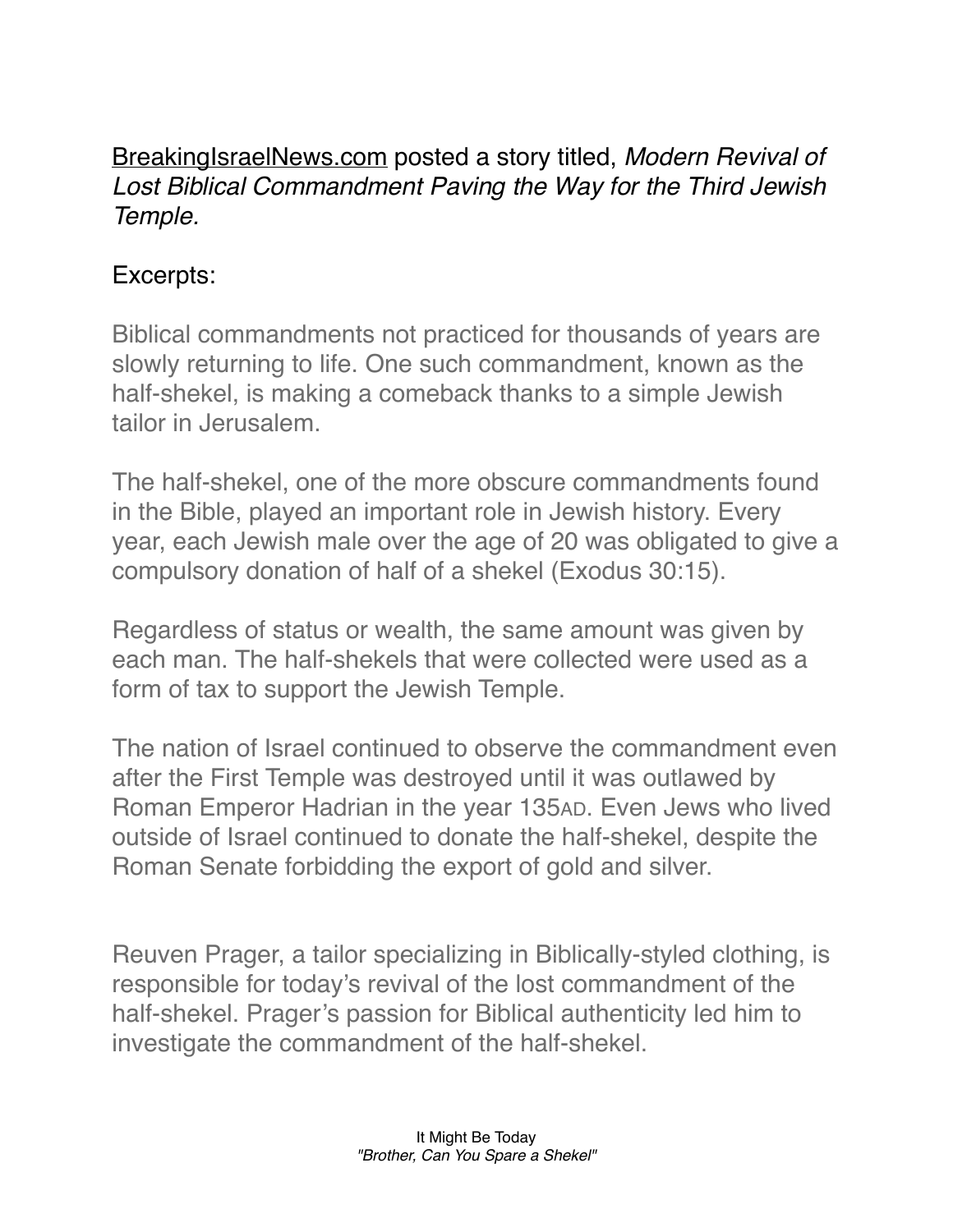Being a practical-minded artisan, he began to mint his own halfshekel in March 1997 with a run of 1,000 coins. Today, Prager continues to mint a new half-shekel coin every year with a new design based on a Temple vessel or tool that has actually been reproduced.

Prager explained to Breaking Israel News that the demand for the coins has gone up dramatically as people re-awaken to this essential commandment.

"The vessels pictured on the coins have already been made and can be photographed. And the coins are absolute hekdesh, holy and sanctified. They can only go to the Temple."

Prager's version of the coin, and the methods he uses to collect and store them, adhere to the strictest requirements for performing the Biblical commandment. He has received approval and certification by the nascent Sanhedrin for performing the commandment as described in the Torah.

Over 200,000 silver coins have been collected to be stored by Brinks Security.

Prager wouldn't go into details about the worth of the coins, but simply stated, "You have no idea."

http://www.breakingisraelnews.com/48527/modern-revival-lost-biblical-commandment-paving-way-thirdtemple-jewish-world/#KitLY6A1g26ZVIrQ.99

The Temple Institute website has a half shekel coin you can purchase for \$10.00, so I'm guessing that the worth of the coins we're talking about exceeds \$2mil.

A Temple will be built - just as the Bible predicts.